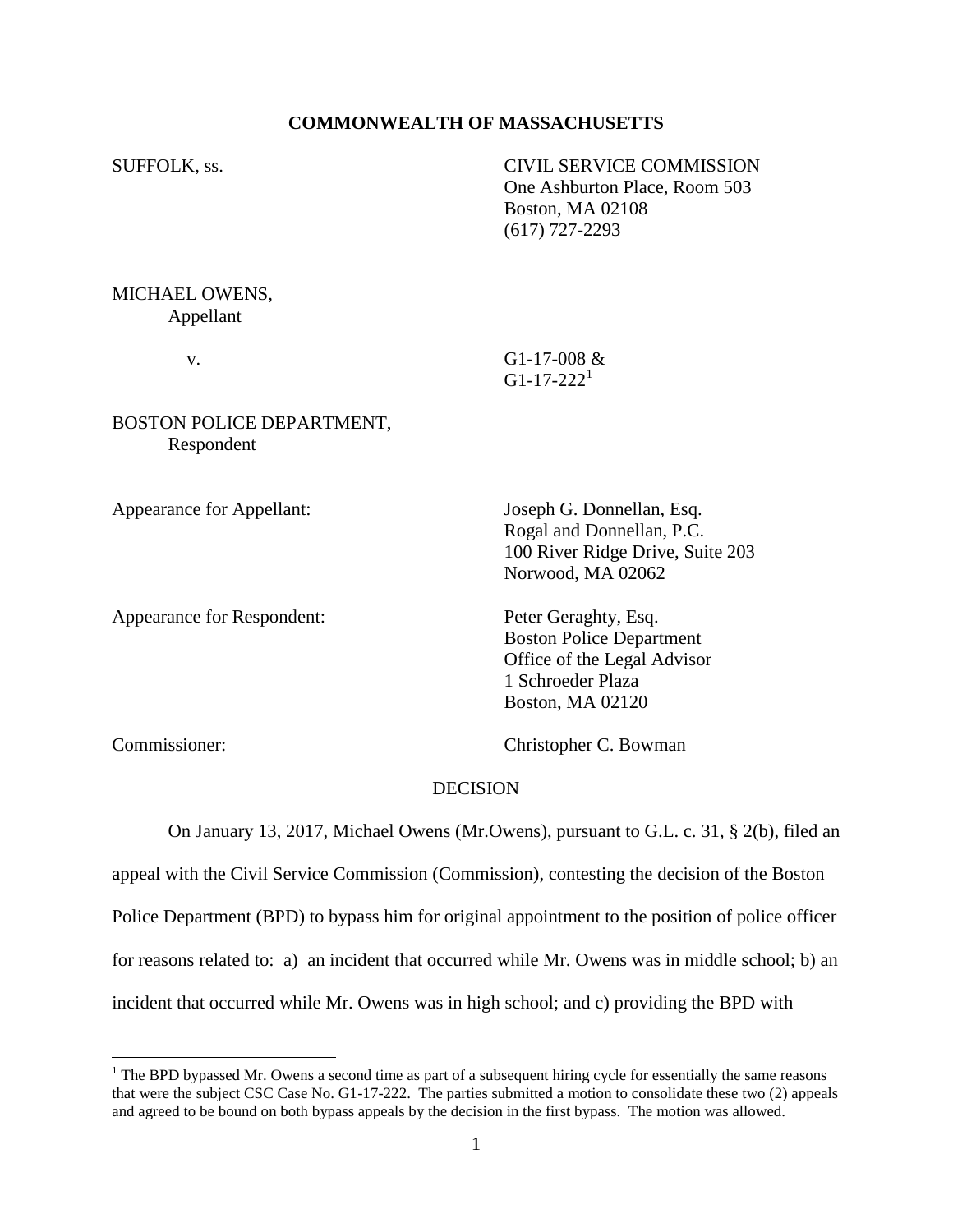information to a BPD investigator that allegedly differed significantly from the police reports regarding these incidents. On January 24, 2017, I held a pre-hearing conference at the offices of the Commission, which was followed by a full hearing at the same location on March 23, 2017. $^2$ The full hearing was digitally recorded and both parties received a CD of the proceeding.<sup>3</sup> On May 1, 2017, the parties submitted post-hearing briefs in the form of proposed decisions.

#### **FINDINGS OF FACT**

 Nine (9) Exhibits were entered into evidence at the hearing. Based on the documents submitted and the testimony of the following witnesses:

## *For the BPD:*

- Karyn VanDyke, BPD Detective;
- Nancy A. Driscoll, Director of the BPD's Human Resources Department;

## *For Mr. Owens:*

Michael Owens, Appellant;

and taking administrative notice of all matters filed in the case and pertinent statutes, regulations, case law and policies, and reasonable inferences therefrom, a preponderance of the evidence establishes the following findings of fact:

1. Mr. Owens is twenty-nine (29) years old and currently resides in South Boston. He is a high school graduate and received a bachelors degree in criminal justice. (Testimony of Mr.

Owens)

 $\overline{a}$ 

<sup>2</sup> The Standard Adjudicatory Rules of Practice and Procedure, 801 CMR §§1.00, *et seq*., apply to adjudications before the Commission with Chapter 31 or any Commission rules taking precedence.

 $3$  If there is a judicial appeal of this decision, the plaintiff in the judicial appeal would be obligated to supply the court with a transcript of this hearing to the extent that he/she wishes to challenge the decision as unsupported by the substantial evidence, arbitrary and capricious, or an abuse of discretion. If such an appeal is filed, this CD should be used to transcribe the hearing.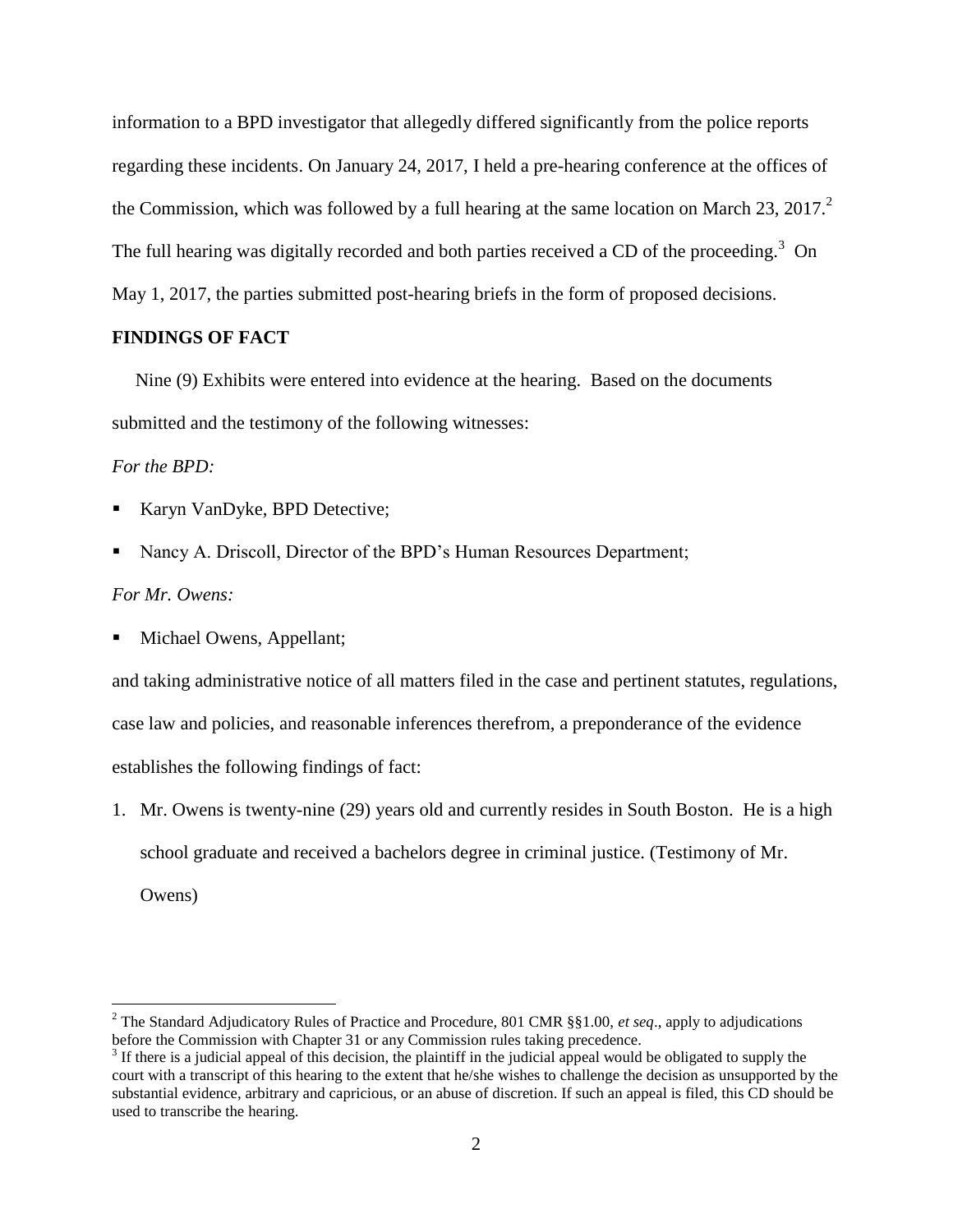## *Stipulated Facts*

- 2. On April 25, 2015, Mr. Owens took the civil service examination for police officer and received a score of 98.
- 3. On October 2, 2015, the state's Human Resources Division (HRD) established an eligible list of candidates for Boston police officer.
- 4. On May 4, 2016, HRD, at the request of the BPD, sent Certification No. 03766 to the BPD, from which the BPD ultimately appointed eighty (80) police officers.
- 5. Mr. Owens was ranked  $65<sup>th</sup>$  among those candidates willing to accept appointment as police officer on Certification No. 03766.
- 6. Of the eighty (80) candidates appointed by the BPD as police officers, thirty-six (36) were ranked below Mr. Owens.
- 7. On November 15, 2016, the BPD notified Mr. Owens that it was bypassing him for appointment.

# *Reasons for Bypass*

- 8. The BPD bypassed Mr. Owens for reasons related to: a) an incident that occurred while Mr. Owens was in middle school; b) an incident that occurred while Mr. Owens was in high school; and c) providing the BPD with information to a BPD investigator that allegedly differed significantly from the police reports regarding these incidents. (Exhibit 8) *Findings Regarding Mr. Owens Since Graduating from High School*
- 9. Mr. Owens graduated from Archbishop High School in Braintree, MA. He spent a postgraduate year at Cushing Academy and then attended and graduated with honors from UMASS Dartmouth with a major in criminal justice. (Testimony of Mr. Owens)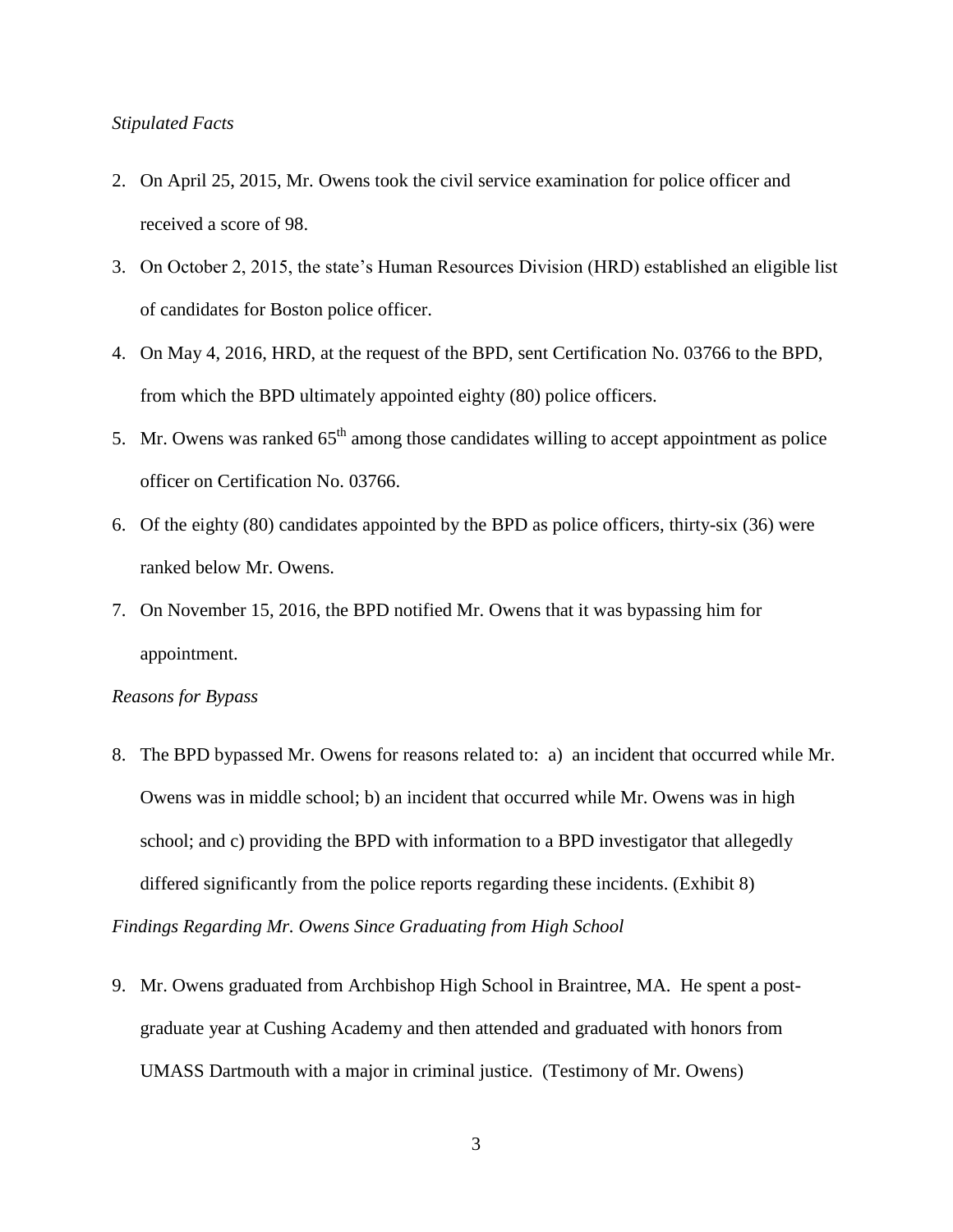- 10. While attending UMASS Dartmouth, Mr. Owens played four years on the men's varsity hockey team; was placed on the League's Academic All-Conference team every year; and served as Team Captain during his senior year. (Exhibit 1)
- 11. Mr. Owens interned with the Massachusetts Department of Probation during his final semester in college. (Testimony of Mr. Owens)
- 12. Mr. Owens is an electrical apprentice and a member of IBEW Local 103. He is employed by a local electrician in Boston, MA. (Testimony of Mr. Owens)
- 13. His previous employment included three (3) years with the Department of Youth Services (DYS) first as an Institutional Security Officer and later as a Transportation Officer working out of the Metro Youth Service Center in Dorchester. He had the care and custody of juvenile offenders remanded to DYS in those positions. (Testimony of Mr. Owens)
- 14. Mr. Owens's current supervisor describes Mr. Owens as "a hard worker, gets along with coworkers and is the best apprentice he ever had." (Exhibit 5)
- 15. Mr. Owens's previous supervisor at DYS describes Mr. Owens as "a great worker, go-getter, team player and an asset to have on his team. He stated the applicant is punctual and has perfect attendance. He stated the applicant works well with a diverse population, the kids love and respect him, and will be an asset to the Boston Police Department team." (Exhibit 6)
- 16. Mr. Owens currently resides with his girlfriend who he began dating approximately ten (10) years ago. His girlfriend describes him as: "very respectful of other people's beliefs … level headed … and calm…" (Exhibit 6)
- 17. Mr. Owens's current neighbors describe him as " … a good person who is always respectful and polite …"; " ... tolerable of all people ... even tempered ..."; " ... very friendly ... a quiet neighbor …" (Exhibit 6)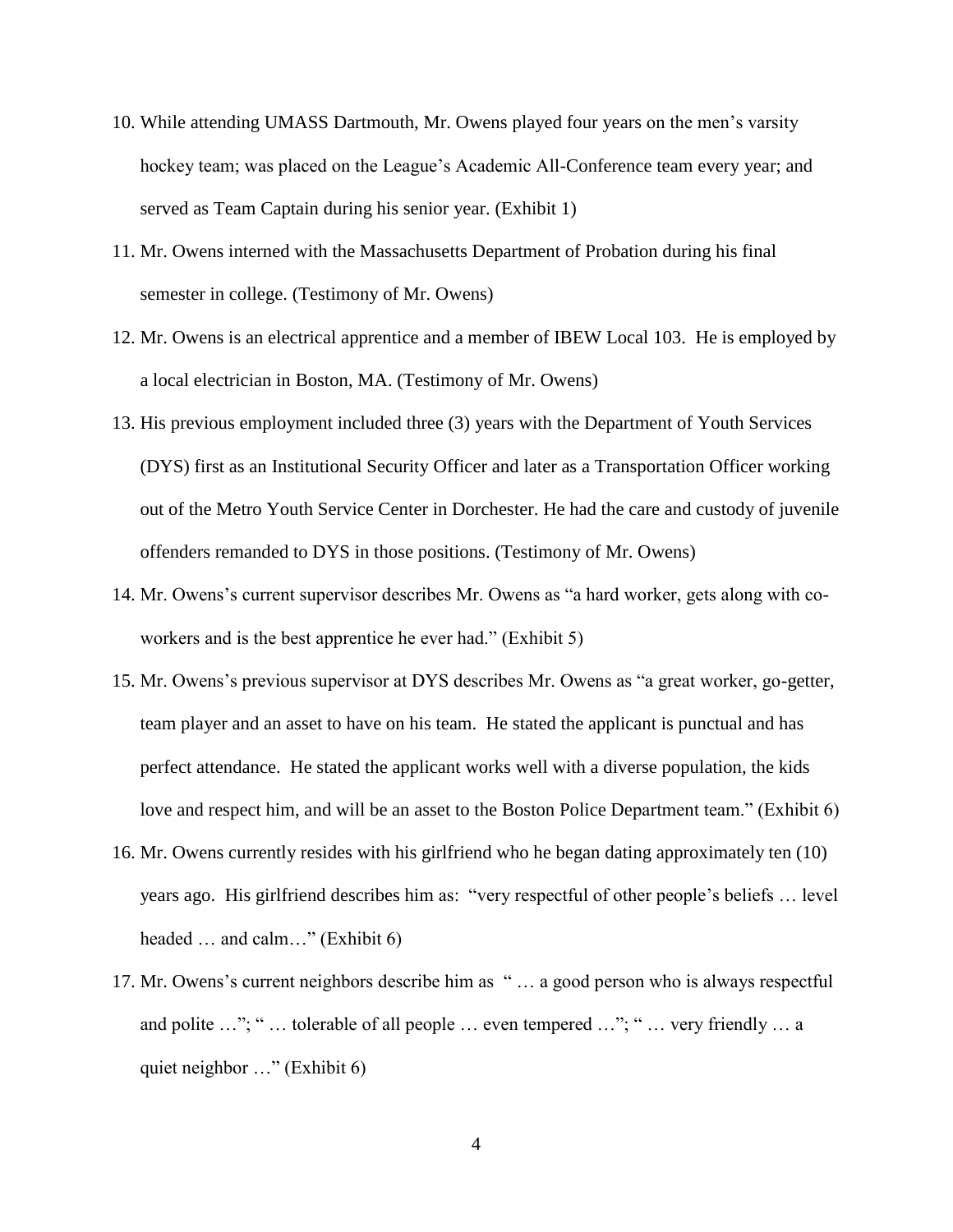- 18. Mr. Owens volunteers in the South Boston community with local youth groups including South Boston Youth Hockey and the South Boston Leadership Initiative. (Exhibit 1) *Findings Regarding Middle School Incident*
- 19. Mr. Owens attended what was then St. Brigid's School in South Boston. During  $7<sup>th</sup>$  and  $8<sup>th</sup>$ grade, he was in a class of thirteen (13) students. (Testimony of Mr. Owens)
- 20. As part of his Student Officer Application, Mr. Owens disclosed that "in the winter of 2001, when I was 13 years old, I received notice that I would need to attend a probable cause hearing for an assault. The incident was a fight between a classmate and me. At the hearing, the clerk magistrate found that there was no probable cause to extend the case and it was dismissed. I contacted the Suffolk County Juvenile Court Clerk Magistrate's office to gather more information on this incident and was informed there were no records on file.". (Exhibit 1)
- 21. Det. Karyn VanDyke, who conducted the background investigation for Mr. Owens, obtained a Boston Police Department Incident report dated January 22, 2001. The victim reported that Mr. Owens attacked the victim from behind, tackled him to the ground, and began punching him in the face, causing damage to the victim's teeth. (Exhibit 2)
- 22. Det. VanDyke then contacted the victim on the phone to obtain further information regarding the incident. The victim informed Det. VanDyke that on January 21, 2001, Mr. Owens and the victim were sledding with other classmates, and classmates had been picking on the victim. Mr. Owens then hit the victim from behind, jumped on top of him and began punching him in the face. Some of the other classmates had to pull Mr. Owens off of the victim to stop the attack. Mr. Owens's attack caused the victim to lose his top two teeth. The victim described the damage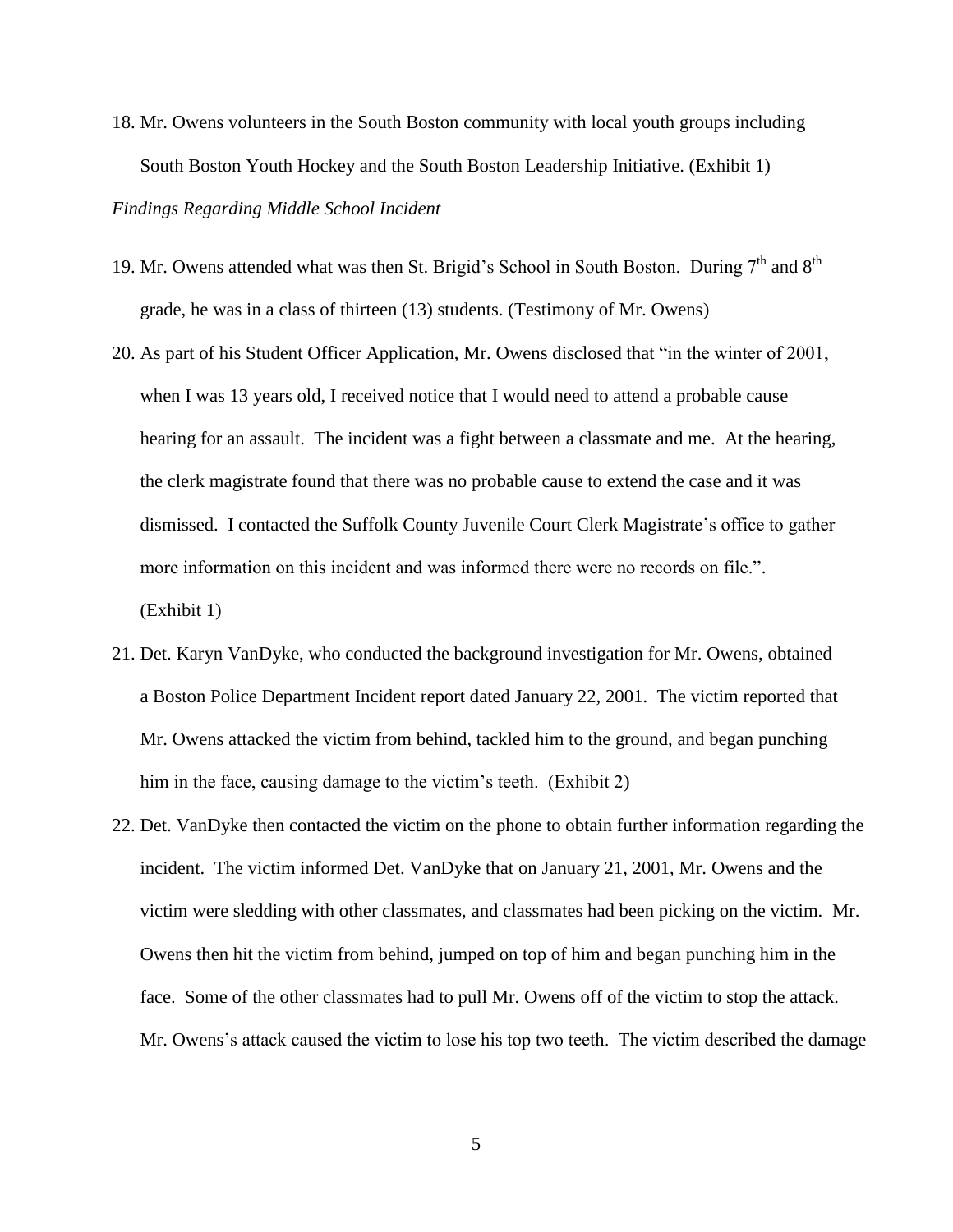to his teeth as a traumatic injury. He further described Mr. Owens as a violent person. (Testimony of VanDyke, Exhibit 2, Exhibit 6)

23. The victim informed Det. VanDyke that Mr. Owens bullied him while they were classmates at St. Brigid's. The bullying occurred in fifth  $(5<sup>th</sup>)$ , sixth  $(6<sup>th</sup>)$  and seventh  $(7<sup>th</sup>)$  grade. Mr. Owens yelled at the victim, swore at him, and called him names, including a homophobic slur. The victim told Det. VanDyke that Mr. Owens called him a homophobic slur so many times that he questioned his sexuality. (Testimony of VanDyke, Testimony of Driscoll, Exhibit 6).

## *Findings Regarding High School Incident*

- 24. Mr. Owens further disclosed in his application that in 2005 when he was 17, he was summonsed to Hingham District Court for a charge of assault and battery as a result of an incident in which he urinated on a high school hockey teammate in the shower area of the locker room. (Exhibit 1)
- 25. In the course of her investigation of the 2005 incident, Det. VanDyke obtained a Hingham Police Department incident report. The police report indicates the victim had just finished taking a shower and was drying off. Mr. Owens approached him, cornered him, and urinated on him, while laughing at the victim. The victim attempted to cover himself with a t-shirt, but did not fight back because Mr. Owens was larger and stronger. The victim stated that approximately two months earlier, Mr. Owens and another teammate had urinated on him. The victim also reported that Mr. Owens pushed and hit him during practice. After coming forward to report Mr. Owens's assault, the victim was harassed at school and called a "rat" and a "snitch". (Testimony of VanDyke, Testimony of Driscoll, Exhibit 3, Exhibit 6).
- 26. Det. VanDyke spoke to the victim from the 2005 incident. He confirmed the contents of the Hingham police report, specifically that Mr. Owens cornered him in the shower and urinated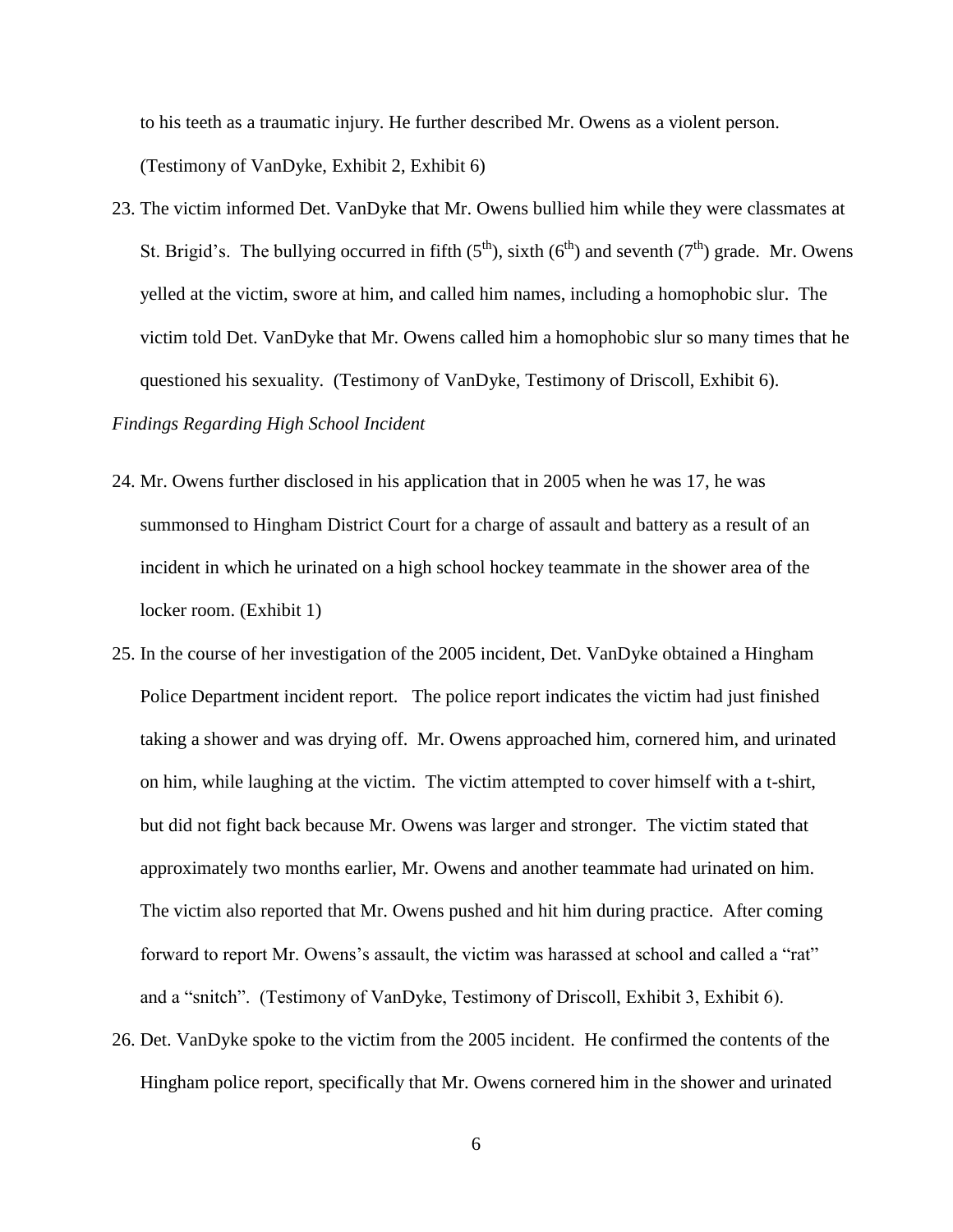on him while laughing at the victim, while the victim attempted to cover himself with a shirt. The victim also informed Det. VanDyke that this was the second time Mr. Owens had urinated on him, and that Mr. Owens used to punch and hit the victim, as well as other players on the team, during practice. The victim confirmed that the fallout from his reporting of the assault caused the victim to leave the school. (Testimony of VanDyke, Exhibit 6)

- 27. Det. VanDyke further spoke to the Dean of Archbishop Williams High School, where Mr. Owens attended high school. He referred to the assault as a single, unfortunate incident. Det. VanDyke then searched for the incident on the internet and located a newspaper article from the Patriot Ledger. The Patriot Ledger article details Mr. Owens's admission in court to urinating on the victim, as well the victim's family's dissatisfaction with Archbishop Williams High School's response to the assault. (Testimony of Det. VanDyke, Exhibit 7)
- 28. Det. VanDyke also reviewed the Hingham District Court docket in connection with the 2005 incident. Mr. Owens admitted to sufficient facts on a charge of assault and battery, and the case was Continued Without a Finding. Mr. Owens was ordered to complete community service and draft a letter to Archbishop Williams High School regarding what it means to be a leader. One year later, the charge was dismissed. (Testimony of Det. VanDyke, Testimony of Appellant, Exhibit 4, Exhibit 6).

## *Roundtable Concerns*

29. Det. VanDyke documented her findings in a report and shared the findings with the Roundtable consisting of Sergeant Detective Bryan Riley, Deputy Superintendent Jeffery Walcott, Driscoll, Kate Hoffman and Jaclyn Zawada from the Office of the Legal Advisor. (Testimony of Driscoll)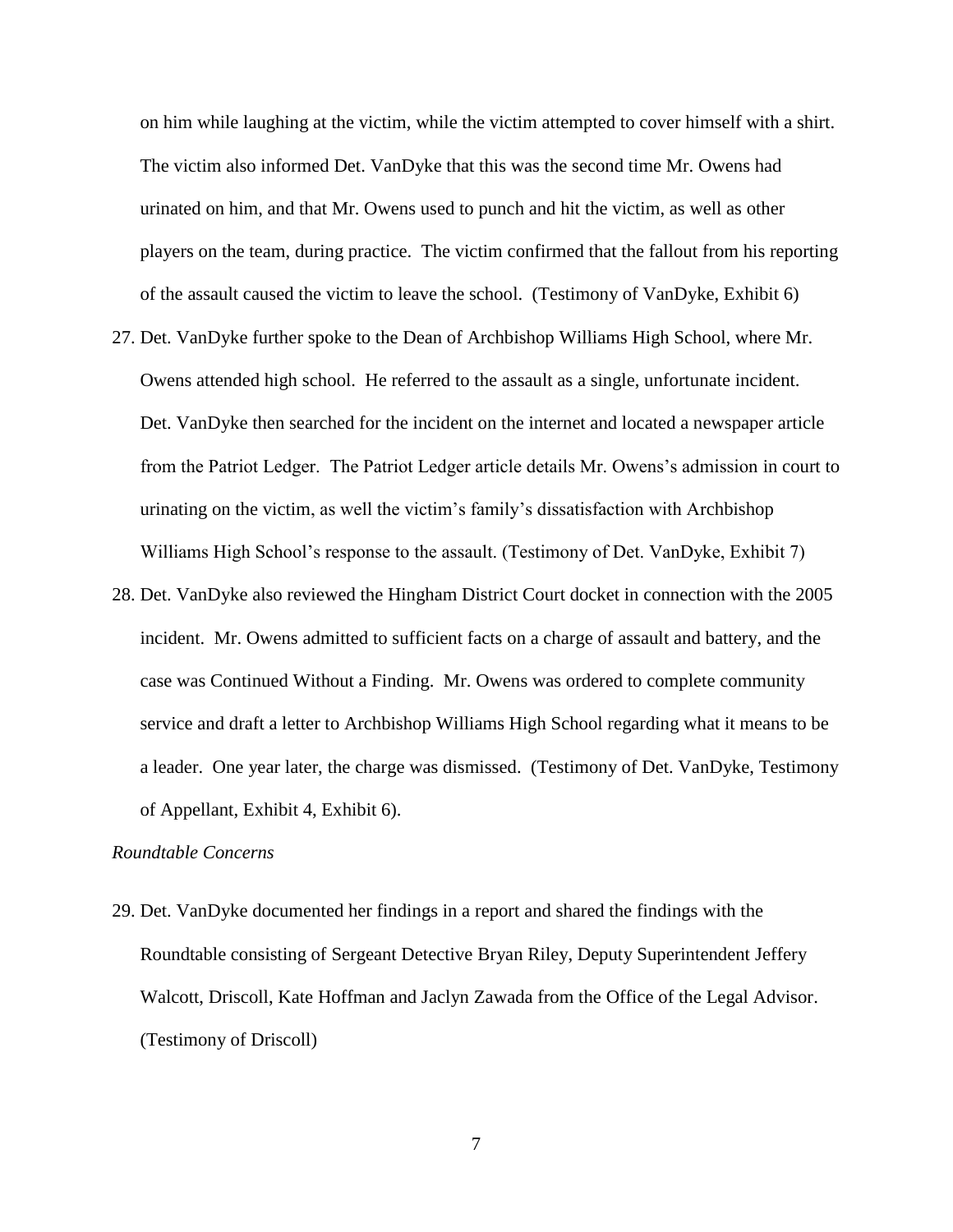- 30. The Roundtable decided to bypass Mr. Owens for appointment as a Boston police officer. The Roundtable decided that Mr. Owens should be bypassed based upon what they concluded were his violent tendencies, his history of bullying, and his allegedly incomplete and untruthful reporting of the 2001 and 2005 incidents. (Testimony of Driscoll, Exhibit 8).
- 31. The Roundtable was troubled by the nature and severity of the 2001 attack in which they conclude that Mr. Owens attacked the victim from behind and repeatedly punched him, until he was pulled off the victim by others. Based on the police reports and interview with the victim, they concluded that the attack caused the victim to lose teeth and required significant dental work and that the victim was traumatized by the attack and resulting disfigurement. (Testimony of Driscoll).
- 32. The Roundtable also had serious concerns regarding what they conclude was Mr. Owens's history of bullying. Specifically, with regard to the 2001 incident, they conclude that Mr. Owens bullied the victim for several years; including the repeated use of a homophobic slur. They concluded that Mr. Owens continued to bully classmates in high school, which resulted in his admission to sufficient facts on a charge of assault and battery after he urinated on a hockey teammate in 2005. They conclude that this was not an isolated incident; based on the victim's report that Mr. Owens urinated on the teammate twice, and hit and pushed teammates during practice. (Testimony of Driscoll).
- 33. The Roundtable believed Mr. Owens was untruthful in his application when he allegedly failed to accurately and completely disclose what happened in 2001 and 2005. Specifically, with regard to the 2001 incident, the Roundtable was concerned that Mr. Owens referred to the incident as a "fight between a classmate and me." The Roundtable believed Mr. Owens's explanation attempted to minimize the incident as a school fight, when the investigation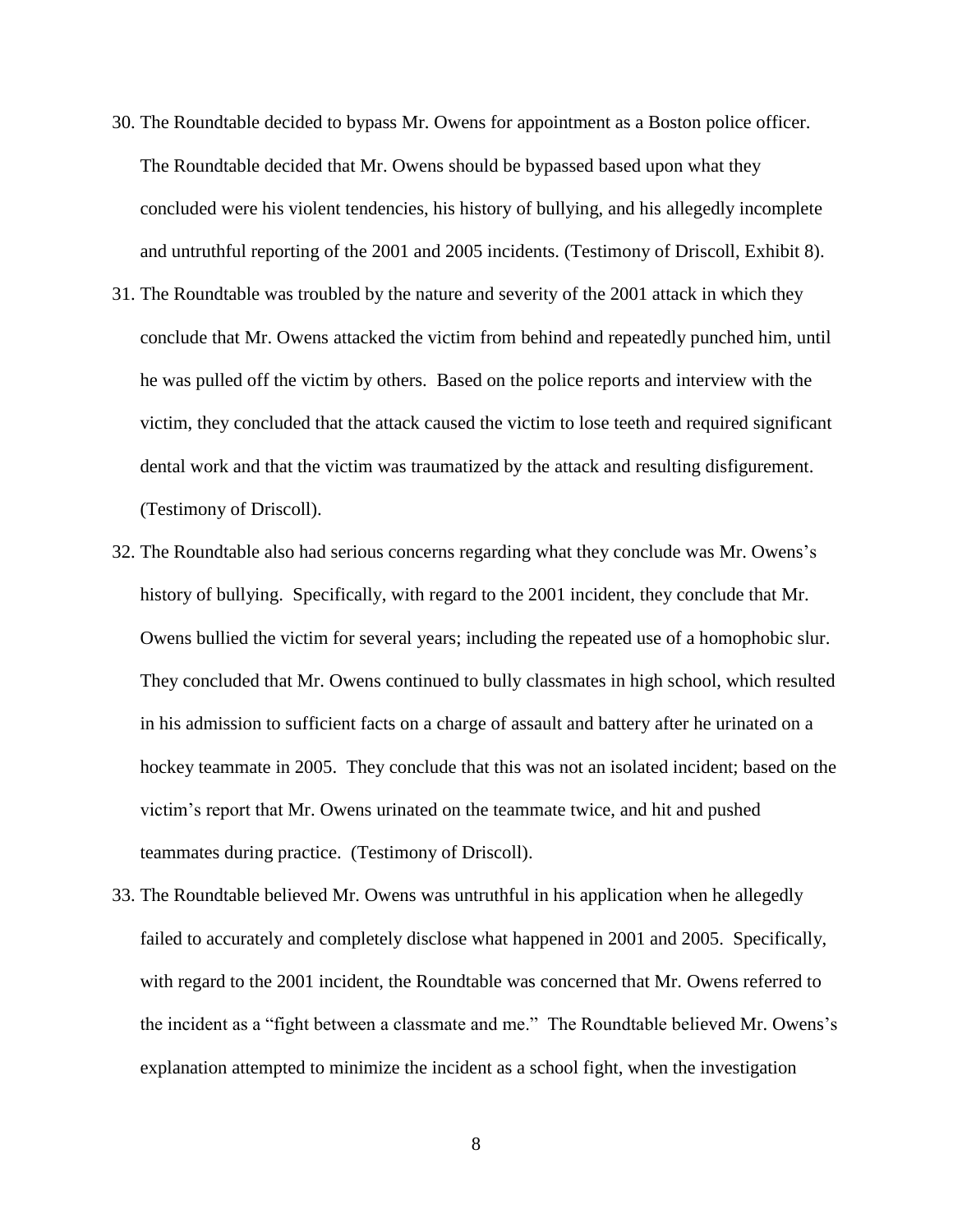revealed it was a violent attack from behind that resulted in traumatic injury to the victim. With respect to the 2005 assault, the Roundtable was concerned that Mr. Owens failed to disclose that he had urinated on his teammate more than once and that he referred to the assault as an incident, as opposed to a pattern of bullying as reported by his teammate. (Testimony of Driscoll, Exhibit 6, Exhibit 2)

34. The Roundtable decided to bypass Mr. Owens and sent him a notice of bypass with stated reasons on November 28, 2016.

#### *Legal Standard*

 The fundamental purpose of the civil service system is to guard against political considerations, favoritism, and bias in governmental hiring and promotion. The commission is charged with ensuring that the system operates on "[b]asic merit principles." Massachusetts Assn. of Minority Law Enforcement Officers v. Abban, 434 256 (2001) citing Cambridge v. Civil Serv. Comm'n., 43 Mass.App.Ct. 300 (1997). "Basic merit principles" means, among other things, "assuring fair treatment of all applicants and employees in all aspects of personnel administration" and protecting employees from "arbitrary and capricious actions." G.L. c. 31, section 1. Personnel decisions that are marked by political influences or objectives unrelated to merit standards or neutrally applied public policy represent appropriate occasions for the Civil Service Commission to act. Cambridge at 304.

 The issue for the Commission is "not whether it would have acted as the appointing authority had acted, but whether, on the facts found by the commission, there was reasonable justification for the action taken by the appointing authority in the circumstances found by the commission to have existed when the Appointing Authority made its decision." Watertown v. Arria, 16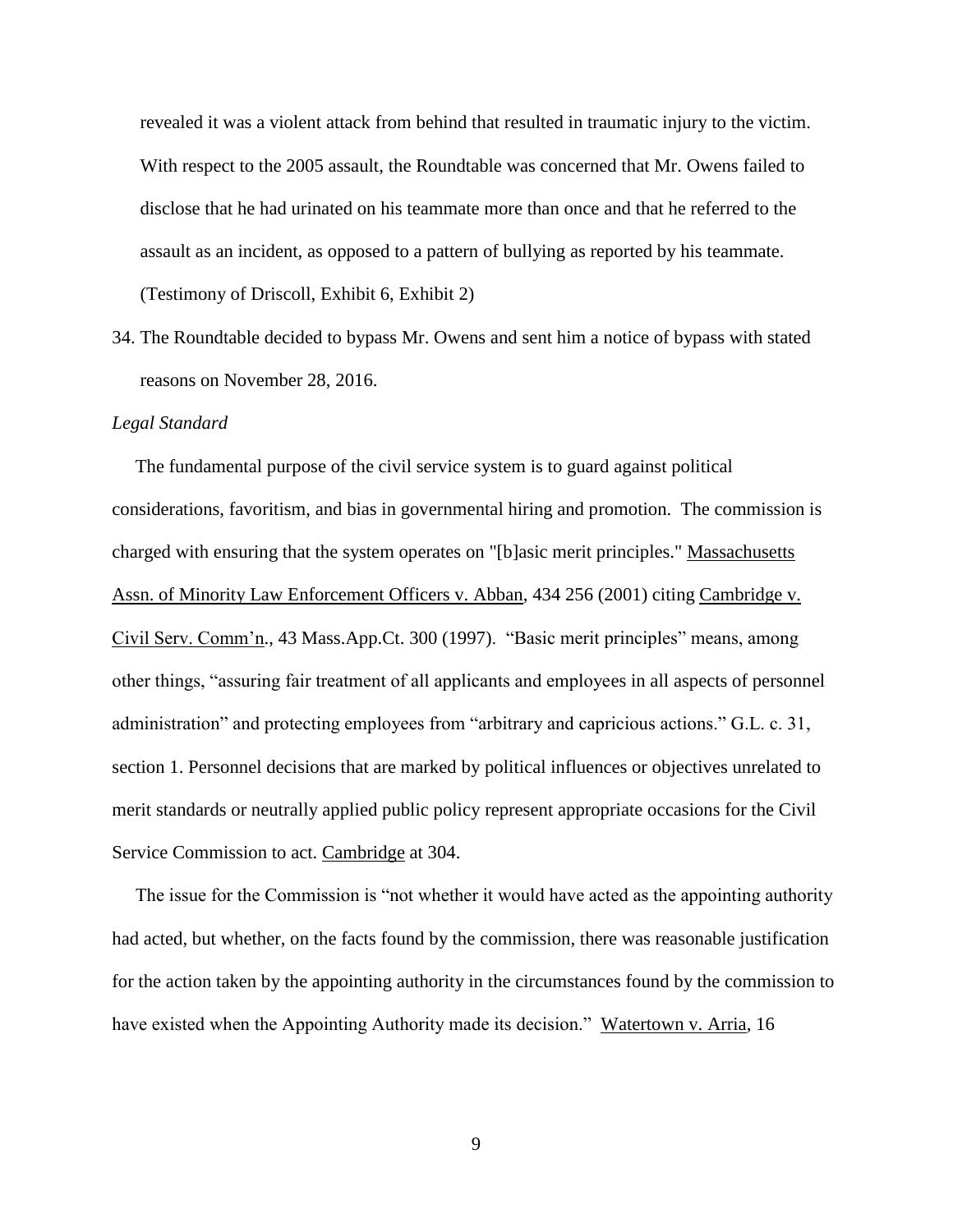Mass.App.Ct. 331, 332 (1983). See Commissioners of Civil Service v. Municipal Ct. of Boston, 369 Mass. 84, 86 (1975); and Leominster v. Stratton, 58 Mass.App.Ct. 726, 727-728 (2003).

 The Commission's role, while important, is relatively narrow in scope: reviewing the legitimacy and reasonableness of the appointing authority's actions. City of Beverly v. Civil Service Comm'n, 78 Mass.App.Ct. 182, 189, 190-191 (2010) citing Falmouth v. Civil Serv. Comm'n, 447 Mass. 824-826 (2006) and ensuring that the appointing authority conducted an "impartial and reasonably thorough review" of the applicant. The Commission owes "substantial deference" to the appointing authority's exercise of judgment in determining whether there was "reasonable justification" shown. Beverly citing Cambridge at 305, and cases cited. "It is not for the Commission to assume the role of super appointing agency, and to revise those employment determinations with which the Commission may disagree." Town of Burlington, 60 Mass.App.Ct. 914, 915 (2004).

#### *Analysis*

 Honesty is a required trait of any person holding the position of police officer -- or seeking to become a police officer. The criminal justice system relies on police officers to be truthful at all times and an appointing authority is justified in bypassing a candidate who does not meet this standard. See, e.g., LaChance v. Erickson, 522 U.S. 262 (1998) (lying in a disciplinary investigation alone is grounds for termination); Meaney v. Woburn, 18 MCSR 129, 133-35 (discharge upheld for police officer based, in part, on officer's consistent dishonesty and "selective memory" during departmental investigation of officer's misconduct); Pearson v. Whitman, 16 MCSR 46 (appointing authority's discharge of police officer who had a problem telling the truth upheld); Rizzo v. Town of Lexington, 21 MCSR 634 (2008) (discharge upheld based partially on officer's dishonesty regarding a use of force incident); and Desharnias v. City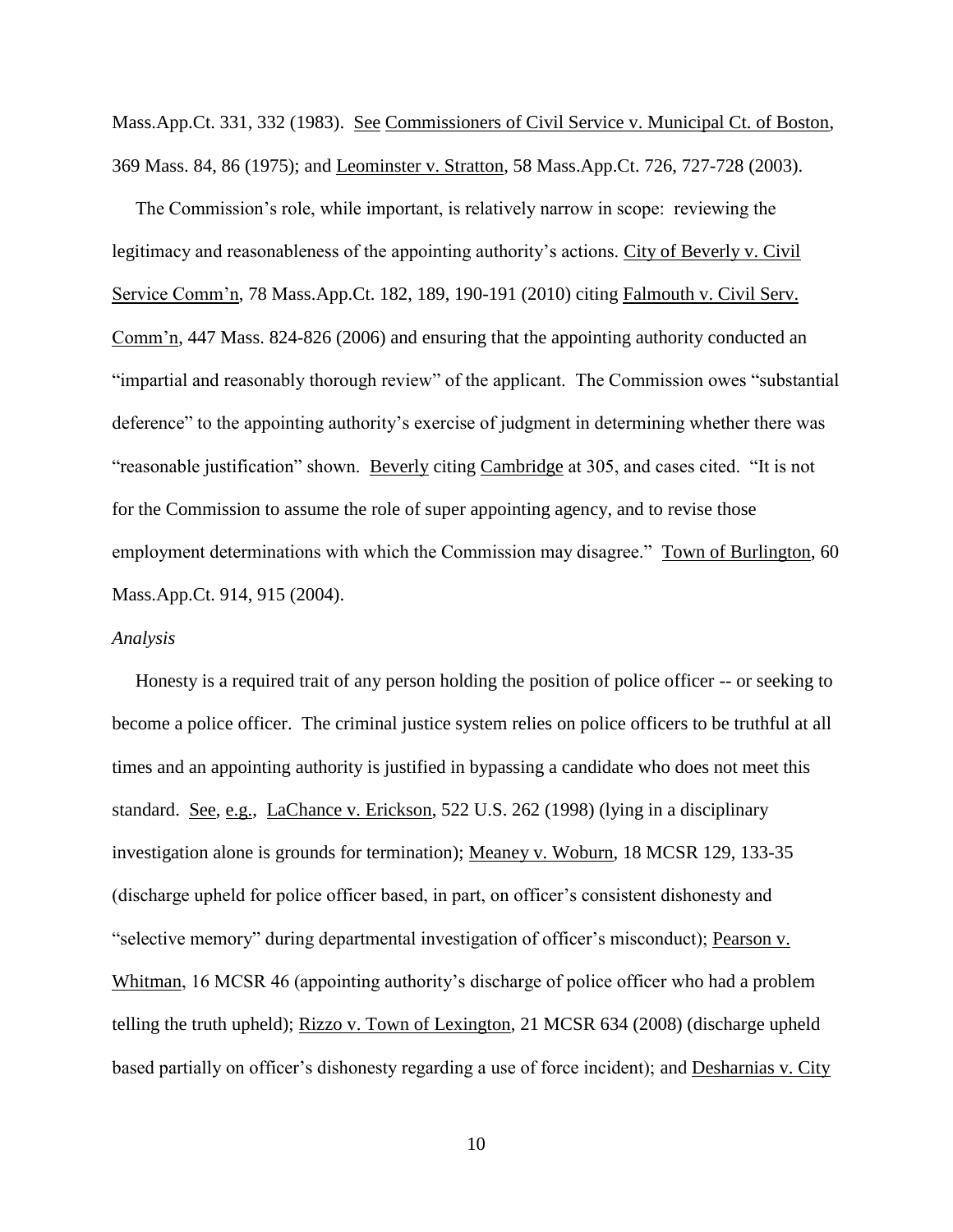of Westfield, 23 MCSR 418 (2009) (discharge upheld based primarily on officer's dishonesty about a relatively minor infraction that occurred on his shift).

 The corollary to the serious consequences that flow from a finding that a police officer or applicant has violated the duty of truthfulness requires that any such charges must be carefully scrutinized so that the officer or applicant is not unreasonably disparaged for honest mistakes or good faith mutual misunderstandings. (See Morley v. Boston Police Department, 29 MCSR 456 (2016) (Based on unreliable hearsay and false assumptions, the Boston Police Department erroneously concluded that the Appellant, a federal police officer and a disabled veteran who had been deployed on active duty overseas on four occasions, was untruthful.)

 In that context, it is troubling that certain reasons cited by the BPD to show that Mr. Owens was allegedly untruthful were actually erroneous statements *by the BPD.* The BPD alleged in the bypass letter that: a) Mr. Owens was arrested on two (2) occasions; and b) he failed to disclose these two (2) arrests. Both of these assertions by the BPD are false. Mr. Owens was arrested once (for being a minor in possession of alcohol at a St. Patrick's Day Parade)<sup>4</sup> and he fully disclosed this on his application. Even more troubling is that, even after this was brought to the BPD's attention in the first bypass appeal, they repeated these false statements in the bypass letter sent to Mr. Owens as part of the subsequent hiring cycle.

 In regard to alleged untruthfulness, that leaves BPD's conclusion that Mr. Owens provided "incomplete information regarding bullying … and any interaction with the Police." The evidence paints a very different picture. First, the BPD asks the following question on the student officer application: "*Is there anything not previously addressed that may cause a problem concerning your possible appointment as a police officer?*" This question is highly subjective and provides no guidance as to what may be considered a problem concerning

 $\overline{a}$ 

<sup>&</sup>lt;sup>4</sup> This arrest was not used as a reason for bypass.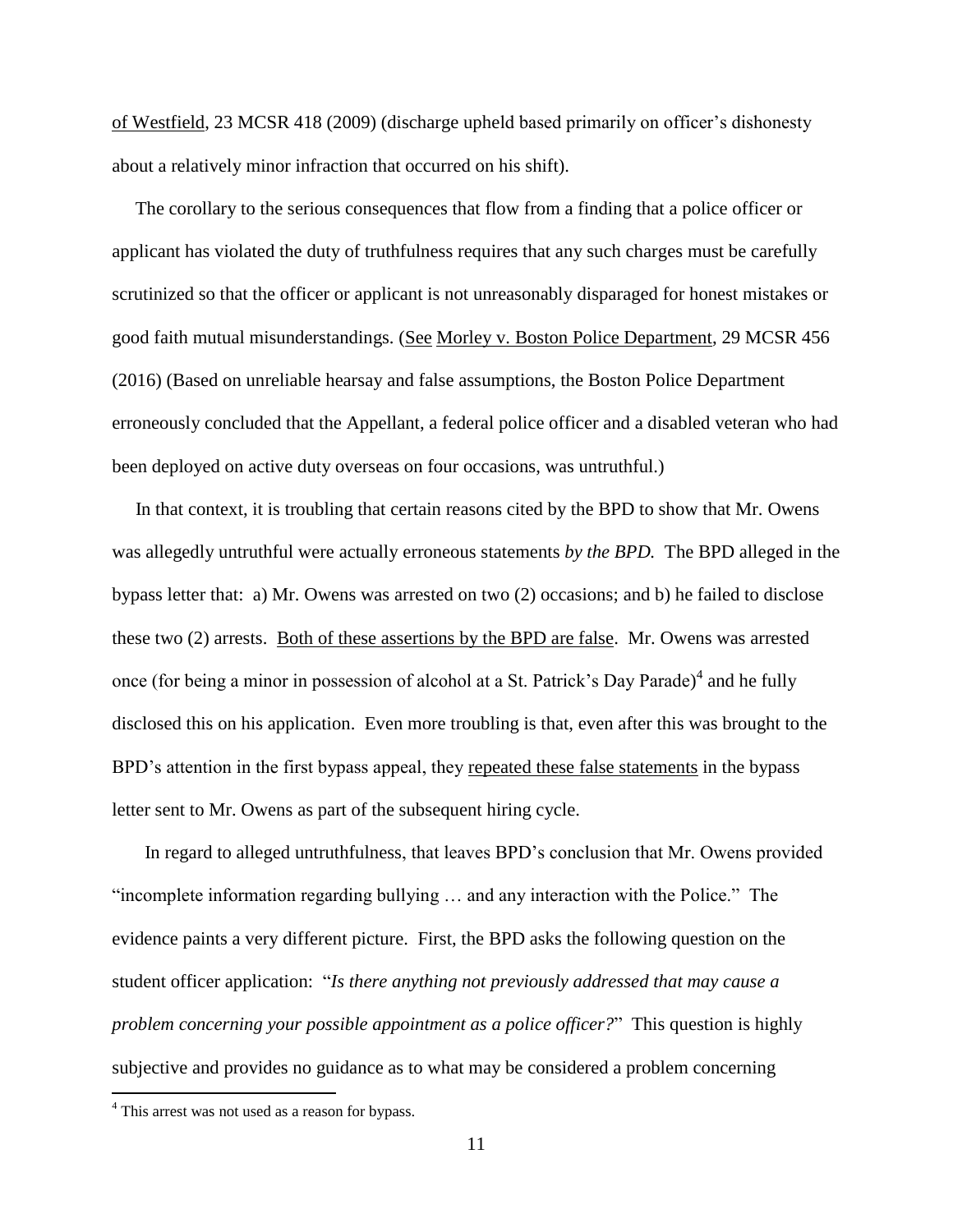possible appointment. Yet, Mr. Owens answered "yes" to this question and provided a two (2) page (typed, single-spaced) response recounting the incidents in middle school, high school and the St. Patrick's Day Parade arrest. Further, I credit Mr. Owens's testimony that he tried unsuccessfully to obtain court documents regarding the middle school and high school incidents. Det. VanDyke made the same inquiries to the Court and was also unsuccessful. The BPD's charge of untruthfulness here appears to hinge largely on their conclusion that: 1) he failed to self-identify as a "bully" and 2) his written disclosure to a vague question on the application did not match up exactly with the recollection of the victims regarding events that occurred up to sixteen (16) years ago, even though the BPD never gave Mr. Owens the opportunity to respond to the statements taken by the background investigator. This does not (and cannot) form the basis of a career-ending conclusion that an individual has been untruthful to the Boston Police Department. The evidence does not support his conclusion and, hence, it is not a valid reason for bypassing Mr. Owens.<sup>5</sup>

 $\overline{a}$ 

 $5$  This question also raises questions regarding whether it conforms with G.L. c. 151B,  $\S4(9)$  which provides that it is unlawful: "For an employer, himself or through his agent, in connection with an application for employment, or the terms, conditions, or privileges of employment, or the transfer, promotion, bonding, or discharge of any person, or in any other matter relating to the employment of any person, to request any information, to make or keep a record of such information, to use any form of application or application blank which requests such information, or to exclude, limit or otherwise discriminate against any person by reason of his or her failure to furnish such information through a written application or oral inquiry or otherwise regarding: (i) an arrest, detention, or disposition regarding any violation of law in which no conviction resulted, or (ii) a first conviction for any of the following misdemeanors: drunkenness, simple assault, speeding, minor traffic violations, affray, or disturbance of the peace, or (iii) any conviction of a misdemeanor where the date of such conviction or the completion of any period of incarceration resulting therefrom, whichever date is later, occurred five or more years prior to the date of such application for employment or such request for information, unless such person has been convicted of any offense within five years immediately preceding the date of such application for employment or such request for information.

No person shall be held under any provision of any law to be guilty of perjury or of otherwise giving a false statement by reason of his failure to recite or acknowledge such information as he has a right to withhold by this subsection.

Nothing contained herein shall be construed to affect the application of section thirty-four of chapter ninety-four C, or of chapter two hundred and seventy-six relative to the sealing of records."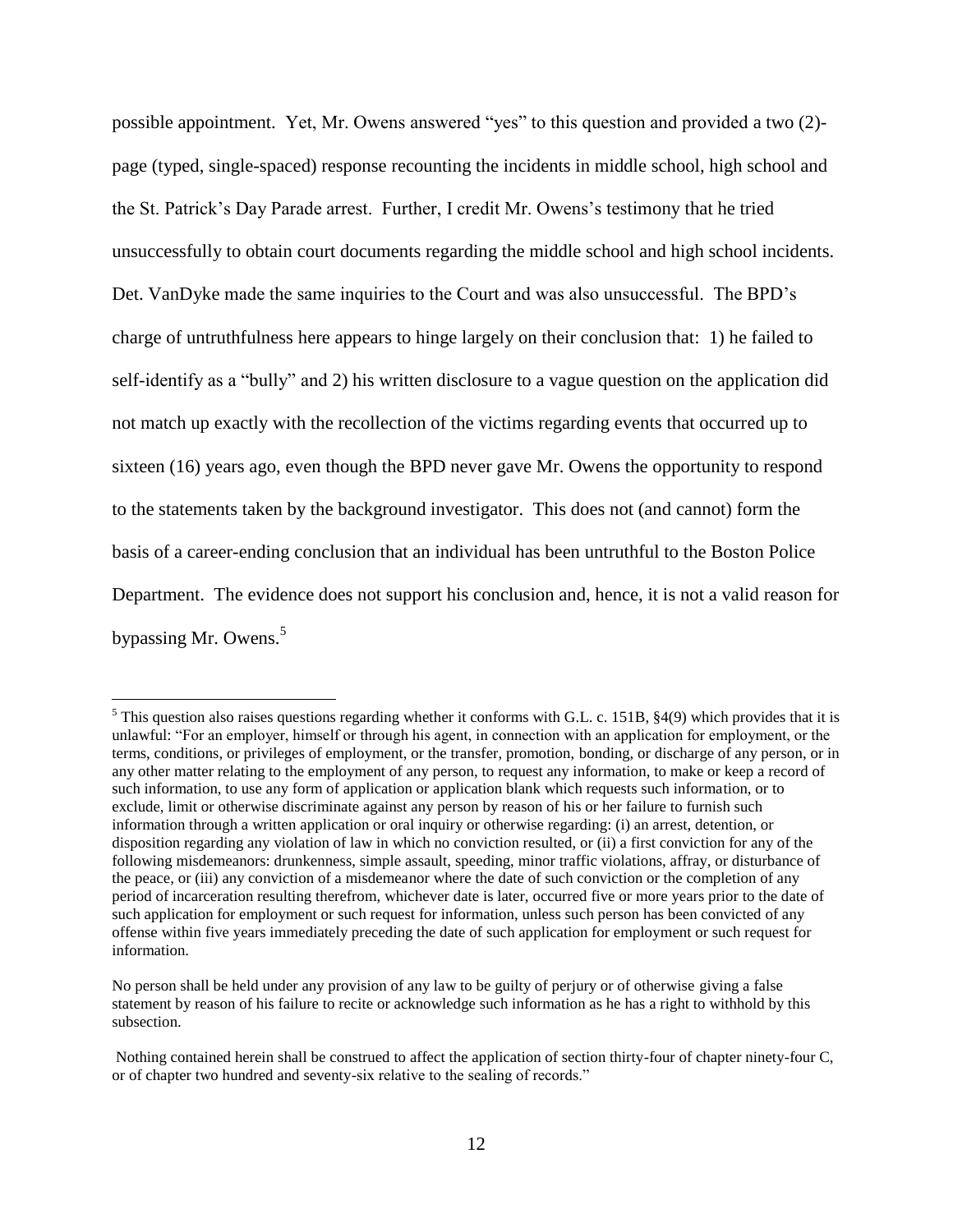That turns to the underlying issue of the incidents themselves -- and whether Mr. Owens's behavior while in middle school and high school constitutes a valid reason for bypass. Mr. Owens argues that the BPD is limiting their review of his character to "two snapshots of him covering his actions as a 12-year-old boy and again as a 17-year-old high school student rather than taking in the full, developing, and all-encompassing panorama of his life as he has lived it over 29 years."

 The BPD argues that they properly exercised the broad discretion afforded to them and concluded that Mr. Owens's "violent, criminal misconduct and history of bullying others" calls into question his "ability to de-escalate tense and violent situations" and "renders him unfit to be a police officer".

 Years of precedent-setting judicial decisions have established that the Commission cannot substitute its own judgment for that of the appointing authority. However, the Commission is charged with reviewing the "legitimacy and reasonableness" of the reasons for bypass and whether the decision to bypass the candidate was reached after an impartial and reasonably thorough review.

 In Texeira v. Department of Correction, 27 MCSR 471 (2014), DOC bypassed a thirty-eight (38)-year-old candidate primarily because he was charged with soliciting a prostitute as a seventeen (17)-year-old high school student. DOC, when making its hiring decision, did not know that Mr. Teixeira was a junior in high school when the crime was committed or the circumstances surrounding the underlying event. Further, they did not know that, during the two decades that had transpired since then, Mr. Teixeira had become a father who is actively involved in his son's school and extracurricular activities, serving as a youth sports coach and chaperone for class trips. They did not know that, for the past eight (8) years, Mr. Teixeira had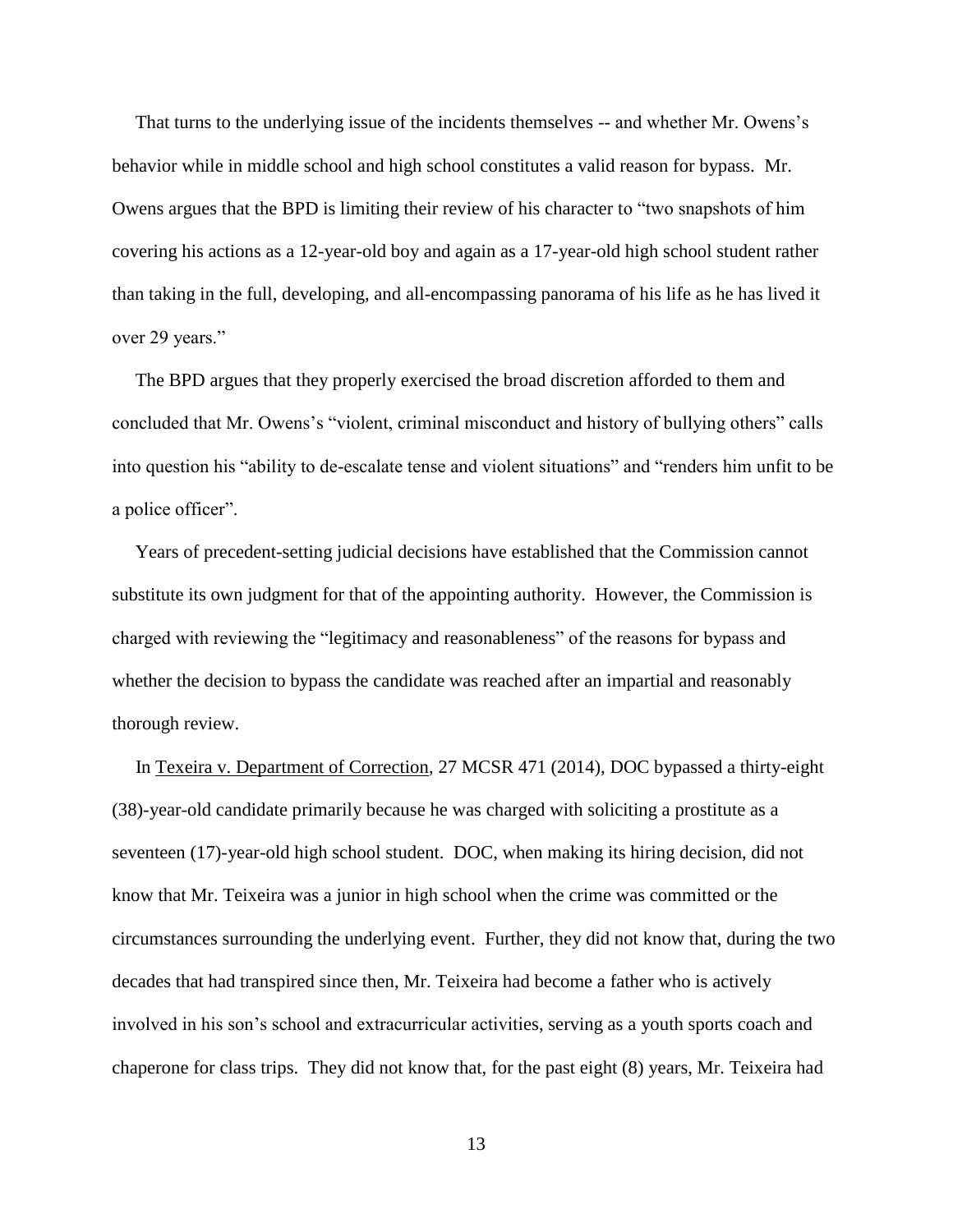worked as the food and beverage coordinator at a restaurant, supervising many employees. In short, they knew almost nothing about Mr. Teixeira, his accomplishments, his character or his ability to perform the duties of a Correction Officer, other than the information they gleaned from a CORI report. The Commission, citing the lack of thorough review and the need to look behind, if not beyond, an applicant's prior criminal conduct and ensure that the misconduct is put in the proper context, allowed the Appellant's bypass appeal and ordered his reconsideration.

 Here, in contrast, the BPD did conduct a reasonably thorough review of the two (2) incidents, including speaking to the victims involved and, in one case, interviewing the parents of one of the victims. Through those interviews, they found that, although the incidents occurred many years ago, Mr. Owens's misconduct had a lasting (negative) impact on their lives. The victim involved in the high school locker room incident was ostracized by other students and forced to transfer to another school. The victim in the middle school incident lost his two front teeth and he and his family are still in fear of Mr. Owens.

 Further, the BPD did review and consider the positive aspects of Mr. Owens's life since these incidents occurred, including his positive references, educational attainment, employment history and community involvement. Although it may have been helpful to conduct, as they have in other cases, a discretionary interview to hear directly from Mr. Owens, the Roundtable did review and consider Mr. Owens's written submission regarding these incidents.

 Ultimately, after weighing all of Mr. Owens's (many) positive attributes, as well as the negative, they reached what appears to be a legitimate and reasonable conclusion that Mr. Owens should be bypassed for appointment in favor of other candidates. Given the broad discretion afforded to appointing authorities, the facts in this case do not warrant intervention by the Commisison.